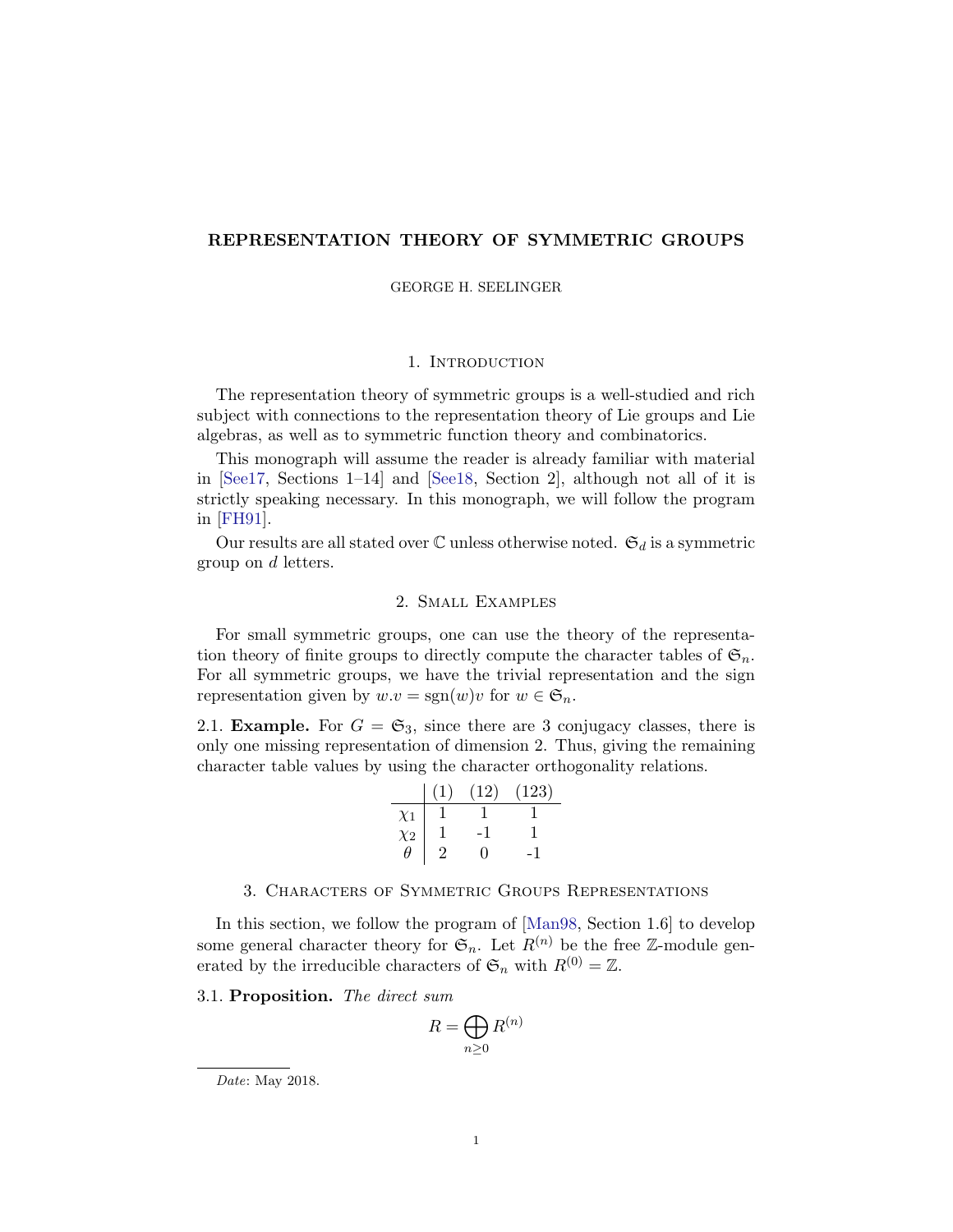has the structure of an associative and commutative graded ring under the product, for  $\phi \in R^{(m)}$  and  $\psi \in R^{(n)}$ ,

$$
\phi \cdot \psi = \operatorname{Ind}_{\mathfrak{S}_m \times \mathfrak{S}_n}^{\mathfrak{S}_{m+n}} (\phi \times \psi)
$$

3.2. Definition. For  $w \in \mathfrak{S}_n$ , let  $\lambda(w)$  be the partition of size n encoding the cycle type of w. Then, the *characteristic map* ch:  $R \to \Lambda \otimes_{\mathbb{Z}} \mathbb{C}$  is defined by, for  $\phi \in R^{(n)}$ ,

$$
\operatorname{ch}(\phi):=\frac{1}{n!}\sum_{w\in\mathfrak{S}_n}\phi(w)p_{\lambda(w)}
$$

where  $p_{\lambda(w)}$  is the power sum symmetric function.

3.3. Theorem. [\[Man98,](#page-8-3) Proposition 1.6.3] The characteristic map defines a qraded ring isomorphism from the ring  $R$  of the characters of the symmetric group to the ring  $\Lambda$  of symmetric functions.

#### 3.4. Lemma.

$$
ch(\phi) = \sum_{|\lambda|=n} z_{\lambda}^{-1} \phi_{\lambda} p_{\lambda}
$$

where  $\phi_{\lambda}$  is the value of  $\phi$  on the conjugacy class of cycle type  $\lambda$  and  $z_{\lambda}$  is the cardinality of the centralizer of an element associated to the conjugacy class associated to  $\lambda$ , that is,  $z_{\lambda} = \prod_i i^{m_i} m_i!$  where  $m_i$  is the multiplicity of  $i$  in  $\lambda$ .

Proof of Lemma. First we break up the sum

$$
\sum_{w \in \mathfrak{S}_n} \phi(w) p_{\lambda(w)} = \sum_{|\lambda|=n} \sum_{w \text{ of cycle type } \lambda} \phi(w) p_{\lambda}
$$

and, since characters are class functions, we may define  $\phi_{\lambda}$  as  $\phi(w)$  for any w with cycle type  $\lambda$ . Finally, the size of the conjugacy class must be  $\frac{n!}{z_{\lambda}}$  by the orbit-stabilizer theorem, so we get

$$
\sum_{|\lambda|=n \text{ $w$ of cycle type $\lambda$}} \phi(w) p_{\lambda} = \sum_{|\lambda|=n} \frac{n!}{z_{\lambda}} \phi_{\lambda} p_{\lambda}
$$

giving us the desired formula after multiplying both sides by  $n!$ .

3.5. Lemma. ch is an isometry, that is

$$
(\phi, \psi) = \langle \text{ch}(\phi), \text{ch}(\psi) \rangle
$$

where  $(\cdot, \cdot)$  is the inner product on characters and  $\langle \cdot, \cdot \rangle$  is the Hall-inner product on symmetric functions. In particular, this means ch is injective.

*Proof of Lemma.* We check, for  $\phi, \psi \in R^{(n)}$ ,

$$
\langle ch(\phi), ch(\psi) \rangle = \langle \sum_{\lambda \vdash n} z_{\lambda}^{-1} \phi_{\lambda} p_{\lambda}, \sum_{\mu \vdash n} z_{\mu}^{-1} \psi_{\mu} p_{\mu} \rangle
$$

$$
= \sum_{\lambda \vdash n} \sum_{\mu \vdash n} \phi_{\lambda} \psi_{\mu} z_{\lambda}^{-1} z_{\mu}^{-1} \langle p_{\lambda}, p_{\mu} \rangle
$$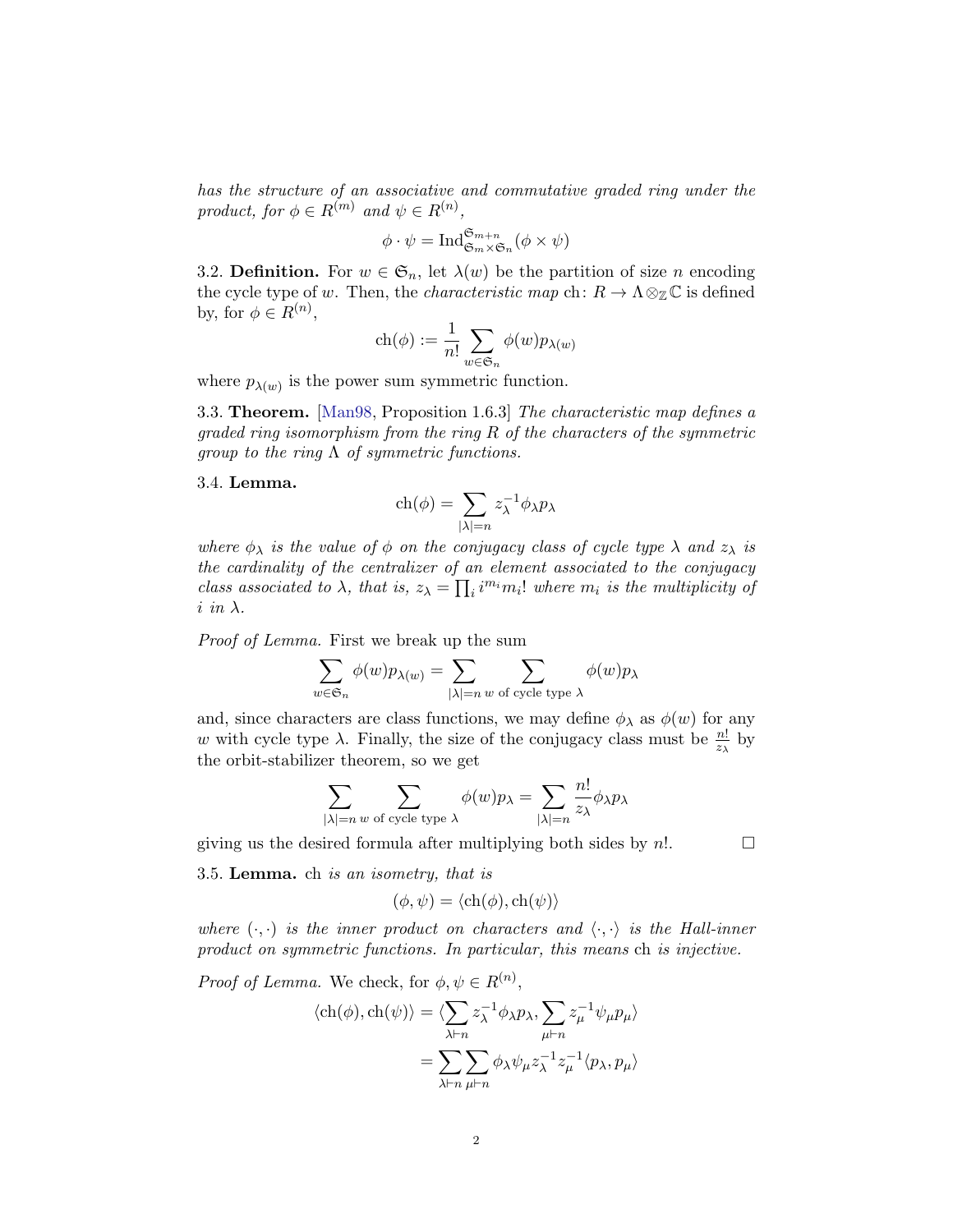$$
= \sum_{\lambda \vdash n} \sum_{\mu \vdash n} \phi_{\lambda} \psi_{\mu} z_{\lambda}^{-1} z_{\mu}^{-1} z_{\lambda} \delta_{\lambda, \mu}
$$
  
= 
$$
\sum_{\lambda \vdash n} \phi_{\lambda} \psi_{\lambda} z_{\lambda}^{-1}
$$
  
= 
$$
\frac{1}{n!} \sum_{w \in \mathfrak{S}_n} \phi(w) \psi(w)
$$
  
= 
$$
(\phi, \psi)
$$

 $\Box$ 

*Proof of Theorem.* First, we must define the class function  $p: \mathfrak{S}_n \to \Lambda^n$  via

$$
p(w)=p_{\lambda(w)}
$$

Then, we can rephrase

$$
ch(\phi) = (\phi, p)
$$

We check that

$$
ch(\phi \cdot \psi) = (\phi \cdot \psi, p)
$$
  
\n
$$
= (Ind_{\mathfrak{S}_m \times \mathfrak{S}_n}^{\mathfrak{S}_{m+n}} (\phi \times \psi), p)
$$
  
\n
$$
= (\phi \times \psi, Res_{\mathfrak{S}_m \times \mathfrak{S}_n}^{\mathfrak{S}_{m+n}} p)
$$
 by Frobenius Reciprocity  
\n
$$
= \frac{1}{m!n!} \sum_{(w,w') \in \mathfrak{S}_m \times \mathfrak{S}_n} (\phi \times \psi)(ww') \overline{p(ww')}
$$
 by definition of (\cdot, \cdot)  
\n
$$
= \frac{1}{m!n!} \sum_{w \in \mathfrak{S}_m, w' \times \mathfrak{S}_n} \phi(w)\psi(w')p_wp_{w'}
$$
  
\n
$$
= \left(\frac{1}{m!} \sum_{w \in \mathfrak{S}_m} \phi(w)p_w\right) \left(\frac{1}{n!} \sum_{w \in \mathfrak{S}_n} \psi(w)p_w\right)
$$
  
\n
$$
= ch(\phi) ch(\psi)
$$

Now, consider the trivial character  $1_n \in R^{(n)}$  of  $\mathfrak{S}_n$ . We compute

$$
ch(1_n) = \sum_{\lambda \vdash n} z_{\lambda}^{-1} p_{\lambda} = h_n
$$

where the  $h_n$  is the homogeneous symmetric polynomial and the equality comes from an argument on generating functions (see [\[See18,](#page-8-1) Section 2]). Furthermore, since  $\Lambda$  is algebraically generated by  $\{h_n\}_{n\in\mathbb{N}}$ , it must be that  $\Lambda$  is in the image of ch. Furthermore, since ch is also injective, it must be that ch is an isomorphism.

It bears repeating from the proof above.

3.6. Corollary (Corollary of proof).  $ch(1_n) = h_n$  for  $1_n$  the irreducible character of the trivial representation of  $\mathfrak{S}_n$ .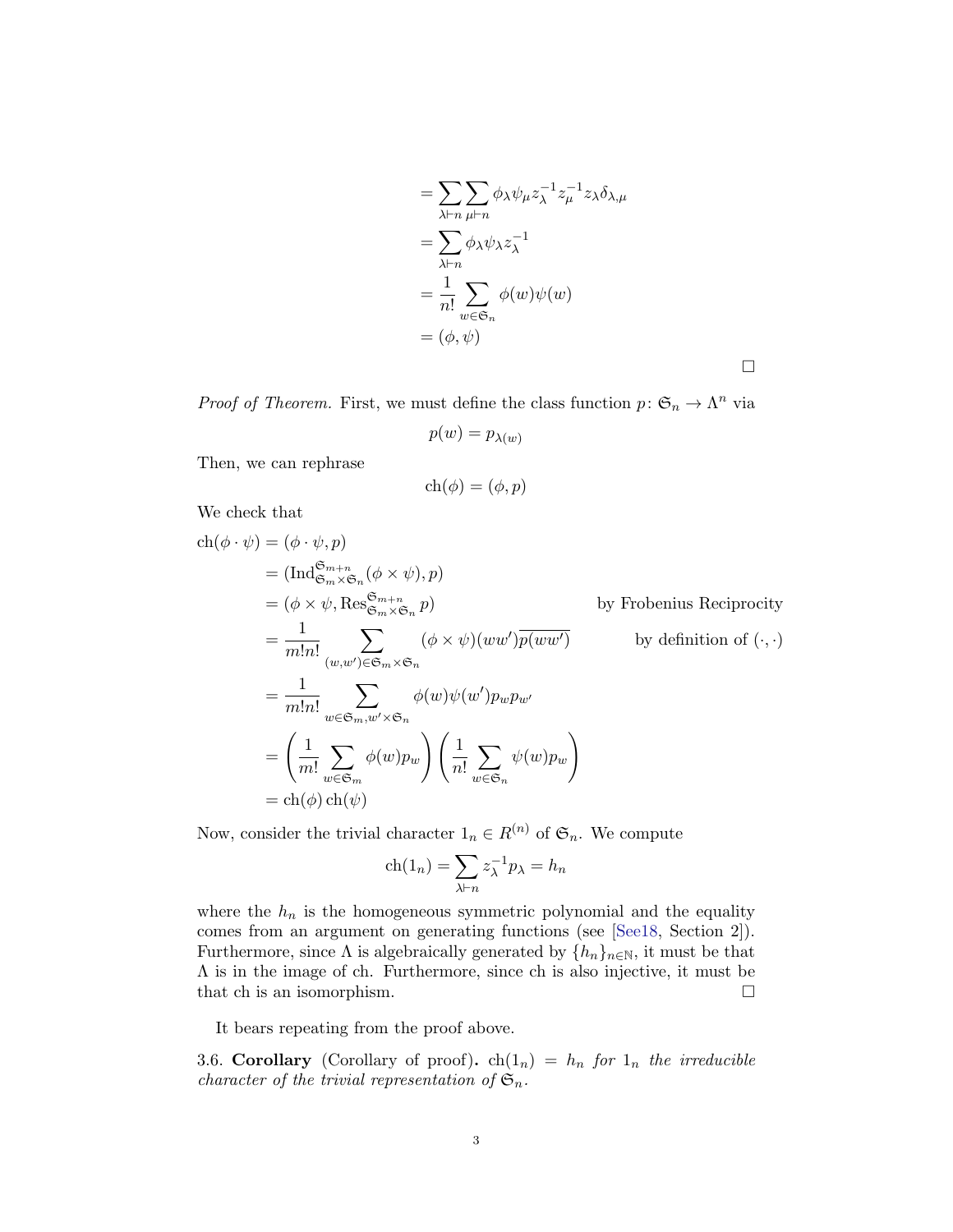3.7. Proposition. We have that, under the characteristic map, the elementary functions  $e_n$  correspond to the character of the sign representation of  $\mathfrak{S}_n$ , say  $\epsilon$ .

Proof. By our alternate characterization of the characteristic map,

$$
ch(\epsilon) = \sum_{\lambda \vdash n} z_{\lambda}^{-1} \epsilon(\lambda) p_{\lambda} = e_n
$$

where the last equality follows from an argument on generating functions for  $p_n$  and  $e_n$  (see [\[See18\]](#page-8-1)).

3.8. Proposition. The irreducible characters of  $\mathfrak{S}_n$  are given by  $\{\ch^{-1}(s_\lambda)\mid$  $\lambda \vdash d$ .

Proof. Recall that the irreducible characters of a group G form an orthonormal basis for the set of class functions of G under the inner product  $(\cdot, \cdot)$ , and since the set of class functions is a Z-module, this basis is unique. Since ch is an isometry and the Schur functions  $s_{\lambda}$  form an orthonormal basis of A under the Hall-inner product, it must be that  $\{ch^{-1}(s_\lambda) \mid \lambda \vdash n\}$  is the set of all irreducible characters of  $\mathfrak{S}_n$  up to sign. We will later show they are all positive when evaluated on  $1 \in \mathfrak{S}_n$ .

3.9. **Definition.** We will denote the irreducible character  $\chi_{\lambda} := \text{ch}^{-1}(s_{\lambda})$ .

3.10. Proposition.  $\chi_{\lambda} = \det(1_{\lambda_i - i + j})_{1 \leq i, j \leq n}$  where  $1_{\lambda_i - i + j}$  is the trivial character for  $\mathfrak{S}_{\lambda_i-i+j}$  (and 0 if  $\lambda_i-i+j \leq 0$ ).

*Proof.* The Jacobi-Trudi identity tells us that, for  $\lambda \vdash n$ ,

$$
s_{\lambda} = \det(h_{\lambda_i - i + j})_{1 \leq i, j \leq n}
$$

From above, we have  $\text{ch}(1_n) = h_n$  and so, apply  $\text{ch}^{-1}$  to both sides, we get our result.  $\Box$ 

3.11. Theorem (Frobenius Character Formula). [\[Man98,](#page-8-3) 1.6.6] Given a partition  $\mu \vdash n$ ,

$$
p_{\mu} = \sum_{\lambda \vdash n} \chi_{\lambda}(\mu) s_{\lambda}
$$

where  $\chi_{\lambda}(\mu) = \chi_{\lambda}(w)$  for  $w \in \mathfrak{S}_n$  of cycle type  $\mu$ .

*Proof.* First, we observe that  $\mathrm{ch}^{-1}(p_{\mu}) = z_{\mu} f_{\mu}$  where

$$
f_{\mu}(w) = \begin{cases} 1 & \text{if } w \text{ has cycle type } \mu \\ 0 & \text{else} \end{cases}
$$

Next, by the fact that ch is an isometry,

$$
\langle s_{\lambda}, p_{\mu} \rangle = (\chi_{\lambda}, z_{\mu} f_{\mu}) = \frac{1}{n!} \sum_{w \in \mathfrak{S}_n} \chi_{\lambda}(w) z_{\mu} f_{\mu}(w) = \frac{z_{\mu}}{n!} \sum_{w \text{ with cycle type } \mu} \chi_{\lambda}(w) = \chi_{\lambda}(\mu)
$$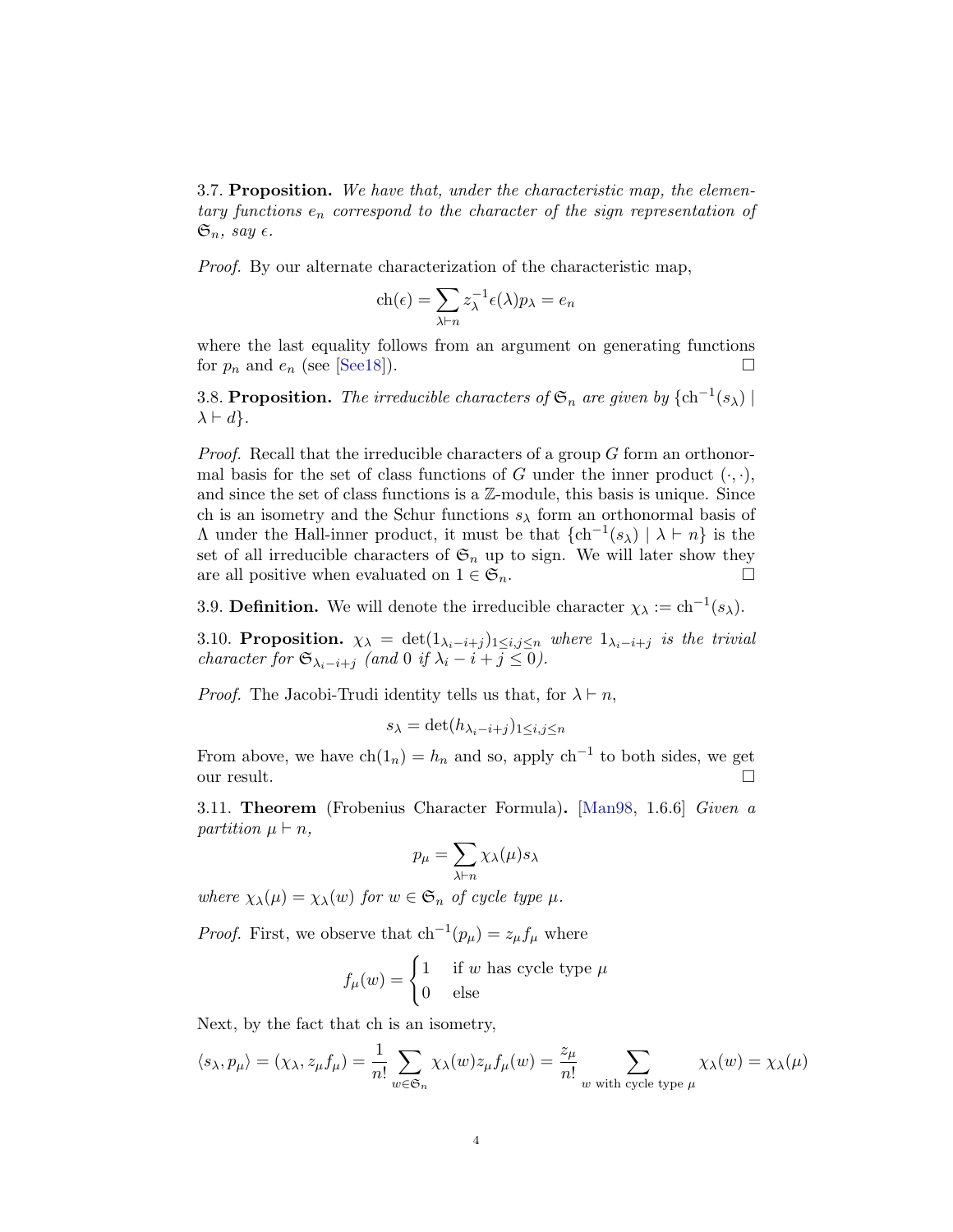since the size of the conjugacy class is  $\frac{n!}{z_{\mu}}$ . Therefore, for  $1 \in \mathfrak{S}_n$ ,

$$
\chi_{\lambda}(1) = \langle s_{\lambda}, p_{1^n} \rangle = \langle s_{\lambda}, h_{1^n} \rangle = K_{\lambda, 1^n} > 0
$$

since  $K_{\lambda,1^n}$  is the number of standard tableaux of shape  $\lambda$ .

3.12. Corollary (Corollary of proof). [\[Man98,](#page-8-3) Corollary 1.6.8] The dimension of the irreducible representation of  $\mathfrak{S}_n$  with character  $\chi_{\lambda}$  is equal to the number of standard tableaux of shape  $\lambda$ .

3.13. Corollary. We can invert the Frobenius character formula to get

$$
s_{\lambda} = \sum_{\mu \vdash n} z_{\mu}^{-1} \chi_{\lambda}(\mu) p_{\mu}
$$

Proof. We know from our arguments proving the Frobenius Character Formula that

$$
s_{\lambda} = \text{ch}(\chi_{\lambda}) = \sum_{\mu \vdash n} z_{\mu}^{-1} \chi_{\lambda}(\mu) p_{\mu}
$$

where the second equality follows from our alternate characterization of the characteristic map.

### 4. Explicitly Constructing Representations

Given our knowledge of character theory above, let us systematically construct some representations.

4.1. **Definition.** Given a vector space V let  $\mathfrak{S}_d$  act on  $V^{\otimes d} = V \otimes \cdots \otimes$ V by permuting the terms of the tensor product. In other words, for  $v_1, v_2, \ldots, v_n \in V$  (not necessarily distinct), let

$$
w.(v_1 \otimes \cdots \otimes v_n) = v_{w(1)} \otimes \cdots \otimes v_{w(n)}
$$

Given the symmetric group action defined above, we can also induce the action on Sym<sup>r</sup> V and  $\wedge$ <sup>r</sup>V.

4.2. Proposition. Given the action of  $\mathfrak{S}_r$  on  $V^{\otimes r}$ , we get that

- (a)  $\text{Sym}^r V$  is the trivial representation with character  $h_r$  under the characteristic map.
- (b)  $\wedge^r V$  is the sign representation with character  $e_r$  under the characteristic map.

*Proof.* First, consider Sym<sup>r</sup> V as a representation of  $\mathfrak{S}_r$ . Then, any  $w \in \mathfrak{S}_r$ permutes the terms of  $v_1 \otimes \cdots \otimes v_d$ , but this yields the same element by definition of the symmetric power. Thus, this must be the trivial representation of  $\mathfrak{S}_r$  with character  $h_r$ .

Similarly, if we consider  $\wedge^r V$  as a representation of  $\mathfrak{S}_r$ ,  $w \in \mathfrak{S}_r$  permutes the terms of  $v_1 \wedge \cdots \wedge v_r$ , but then

$$
v_{w(1)} \wedge \cdots \wedge v_{w(r)} = \text{sign}(w)(v_1 \wedge \cdots \wedge v_r)
$$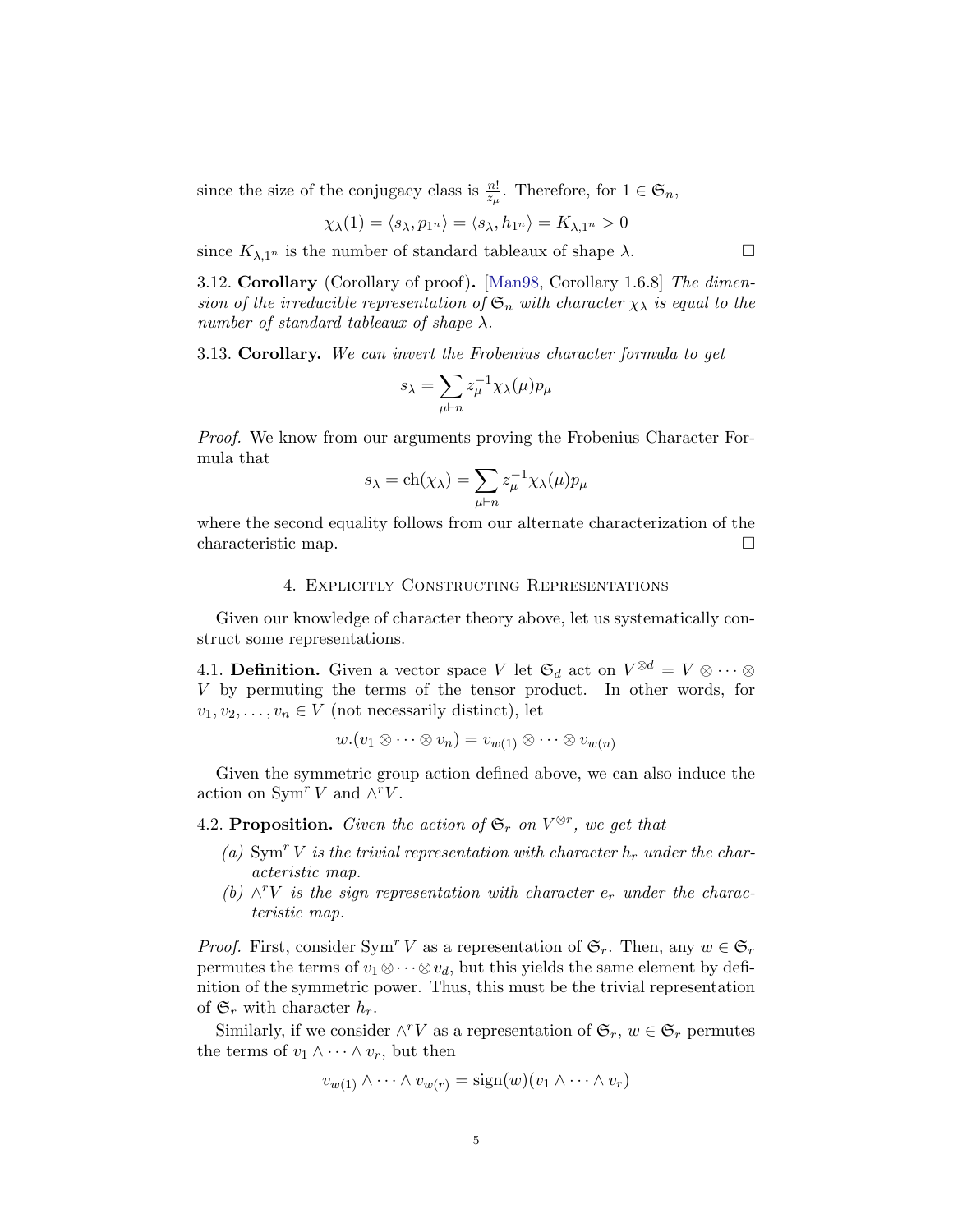by definition of the exterior power. Thus, we get that  $\wedge^r V$  is the sign representation of  $\mathfrak{S}_r$  with character  $e_r$ .

4.3. Corollary. Given  $\mathfrak{S}_{r_1} \times \cdots \times \mathfrak{S}_{r_\ell}$ , then

 $\mathrm{Sym}^{r_1}(V) \otimes \cdots \otimes \mathrm{Sym}^{r_\ell}(V)$ 

is the trivial representation and

$$
\wedge^{r_1}(V)\otimes\cdots\otimes\wedge^{r_\ell}(V)
$$

is the sign representation.

Proof. The first assertion follows immediately from the action of the group on this symmetric power; the action must be trivial. Similarly, from the above, it is almost immediate that

$$
(w_1, \ldots, w_r) \cdot (u_1 \wedge \cdots \wedge u_{r_1} \otimes v_1 \wedge \cdots \wedge v_{r_2} \otimes \cdots \otimes w_1 \wedge \cdots \wedge w_{r_\ell})
$$
  
= 
$$
(\text{sign}(w_1) \text{sign}(w_2) \cdots \text{sign}(w_r)) (u_1 \wedge \cdots \wedge u_{r_1} \otimes v_1 \wedge \cdots \wedge v_{r_2} \otimes \cdots \otimes w_1 \wedge \cdots \wedge w_{r_\ell})
$$

4.4. **Definition.** For a partition  $\lambda = (\lambda_1, \ldots, \lambda_\ell)$ , let  $\mathfrak{S}_\lambda := \mathfrak{S}_{\lambda_1} \times \cdots \times \mathfrak{S}_{\lambda_\ell}$ . Then, we define induced modules

$$
H_\lambda:=\mathrm{Ind}^{\mathfrak{S}_r}_{\mathfrak{S}_\lambda}(\rho_1)\ \ E_{\lambda'}:=\mathrm{Ind}^{\mathfrak{S}_r}_{\mathfrak{S}_{\lambda'}}(\rho_{sign})
$$

where  $\rho_1$  is the trivial representation and  $\rho_{sign}$  is the sign representation.

4.5. Proposition. Given a partition  $\lambda$ , the characterstic map applied to the character of  $H_{\lambda}$  gives  $h_{\lambda}$  and the characteristic map applied to the character of  $E_{\lambda'}$  gives  $e_{\lambda'}$ .

*Proof.* Let  $\chi_{\lambda_i}$  be the character of the trivial representation for  $\mathfrak{S}_{\lambda_i}$ . Then, consider that the character of  $H_{\lambda}$  is  $\text{Ind}_{\mathfrak{S}_{\lambda}}^{\mathfrak{S}_{r}}(\chi_{\lambda_{1}} \times \cdots \times \chi_{\lambda_{\ell}}) = \chi_{\lambda_{1}} \cdots \chi_{\lambda_{\ell}}.$ Thus, since the characteristic map is a ring isomorphism,

$$
ch(\chi_{\lambda_1}\cdots\chi_{\lambda_\ell})=ch(\chi_{\lambda_1})\cdots ch(\chi_{\lambda_\ell})=h_{\lambda_1}\cdots h_{\lambda_\ell}=h_\lambda
$$

A nearly identical argument gives the result for  $E_{\lambda'}$ .

## 5. Young Symmetrizers and Specht Modules

The Frobenius character formula suggests that we will need to have the symmetric group act on polynomials associated to standard tableaux in order to explicitly realize the irreducible representations of  $\mathfrak{S}_n$ . There are a few ways to do this, one of which we expand on below, following [\[FH91\]](#page-8-2).

5.1. **Definition.** Given a tableau T of shape  $\lambda$  labelled with integers  $1, \ldots, d$ , we define subgroups of  $\mathfrak{S}_d$ 

$$
R_{\mathsf{T}} := \{ w \in \mathfrak{S}_d \mid w \text{ preserves each row of } \mathsf{T} \}
$$

and

$$
C_{\mathsf{T}} := \{ w \in \mathfrak{S}_d \mid w \text{ preserves each column of } \mathsf{T} \}
$$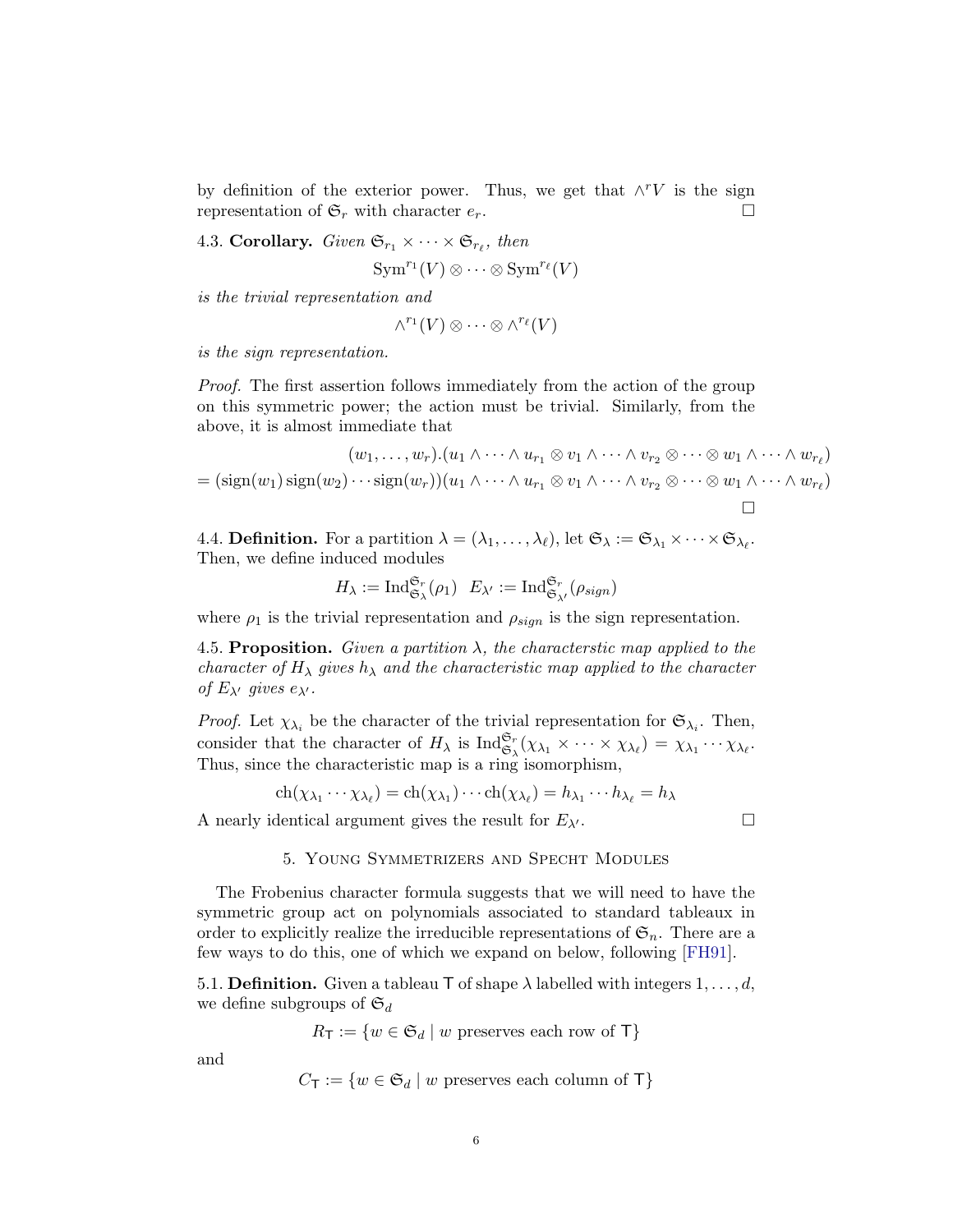Furthermore, we define elements of  $\mathbb{C}\mathfrak{S}_d$ , the row stabalizer

$$
a_{\mathsf{T}} := \sum_{w \in R_{\mathsf{T}}} e_w
$$

and the column stabalizer

$$
b_{\mathsf{T}} := \sum_{w \in C_{\mathsf{T}}} \text{sgn}(w) e_w
$$

If  $T^*$  is the canonical standard tableau of shape  $\lambda$ , we define

 $R_{\lambda} := R_{\mathsf{T}^*}, C_{\lambda} := C_{\mathsf{T}^*}, a_{\lambda} := a_{\mathsf{T}^*}, b_{\lambda} := b_{\mathsf{T}^*}$ 

5.2. Proposition. Given that action of  $\mathfrak{S}_d$  on  $V^{\otimes d}$  via

$$
w.(v_1 \otimes \cdots \otimes v_d) = v_{w(1)} \otimes \cdots \otimes v_{w(d)}
$$

that is, w permutes the terms in  $v_1 \otimes \cdots \otimes v_d$ , we observe

$$
(a)\quad
$$

$$
\operatorname{im}(a_{\lambda}) = \operatorname{Sym}^{\lambda_1} V \otimes \operatorname{Sym}^{\lambda_2} V \otimes \cdots \otimes \operatorname{Sym}^{\lambda_{\ell}} V
$$

(b)

$$
\operatorname{im}(b_{\lambda}) = \wedge^{\lambda'_1} V \otimes \wedge^{\lambda'_2} V \otimes \cdots \otimes \wedge^{\lambda'_k} V
$$

where  $\lambda' = (\lambda'_1, \dots, \lambda'_k)$  is the conjugate partition to  $\lambda$ .

*Proof.* We observe, for  $p \in R_\lambda$ 

$$
p \cdot a_\lambda = a_\lambda \cdot p = a_\lambda
$$

which follows almost immediately. Similarly, for  $q\in C_\lambda,$  we have

$$
q \cdot b_{\lambda} = b_{\lambda} \cdot q = b_{\lambda}
$$

 $\Box$ 

5.3. Definition. We define the Young symmetrizer to be the element

$$
c_\lambda:=a_\lambda b_\lambda
$$

5.4. **Example.** If  $\lambda = (d)$ , then

$$
c_{(d)} = a_{(d)} = \sum_{w \in \mathfrak{S}_d} e_w
$$

and when  $\lambda = (1, \ldots, 1)$ , then

$$
c_{(1,\ldots,1)} = b_{(1,\ldots,1)} = \sum_{w \in \mathfrak{S}_d} \text{sgn}(w) e_w
$$

Finally, for  $\lambda = (2, 1)$ , we have

$$
c_{(2,1)} = (e_1 + e_{(12)})(e_1 - e_{(13)}) = 1 + e_{(12)} - e_{(13)} - e_{(132)}
$$

We will compute many other examples as needed.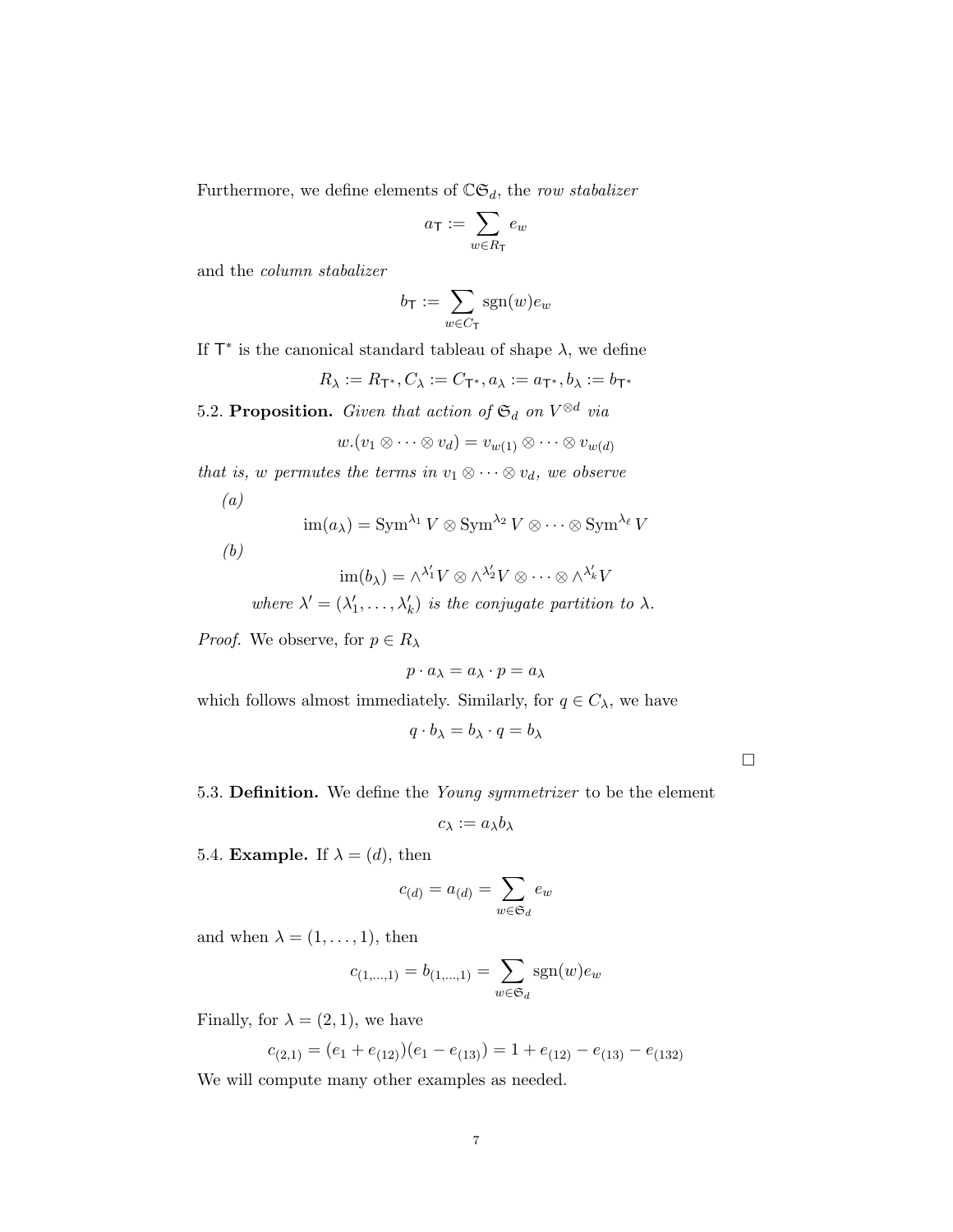5.5. Proposition. The set  ${c_{\lambda}}_{\lambda \vdash d}$  form a set of seminormal idempotents up to a scalar. That is,

$$
c_{\lambda}c_{\mu}=\delta_{\lambda,\mu}n_{\lambda}c_{\lambda}
$$

for some  $n_{\lambda} \in \mathbb{C} \setminus \{0\}.$ 

*Proof.*  $\Box$ 

5.6. Theorem. Given a partition  $\lambda$ ,

- (a)  $c_{\lambda}^2 = n_{\lambda}c_{\lambda}$ , that is,  $c_{\lambda}$  is a scalar multiple of an idempotent.
- (b)  $\mathbb{C}\mathfrak{S}_d \cdot c_\lambda$  is an irreducible representation of  $\mathfrak{S}_d$ , say  $V_\lambda$ .
- (c) Every irreducible representation of  $\mathfrak{S}_d$  can be obtained in this way.
- (d) Since conjugacy classes in  $\mathfrak{S}_d$  are given by cycle type, which is encoded in a partition, this sets up a one-to-one correspondence between conjugacy classes of  $\mathfrak{S}_d$  and irreducible representations of  $\mathfrak{S}_d$ .

### 6. Two Sides of the Same Coin

Using symmetric function theory, we prove some results about the characters on  $\mathfrak{S}_n$ .

6.1. Theorem (Branching Rule). Let  $\mu \vdash n$ . Then,

$$
\operatorname{Ind}_{\mathfrak{S}_{n-1}}^{\mathfrak{S}_n} \chi_{\mu} = \sum_{\lambda = \mu + an \text{ addable cell}} \chi_{\lambda}
$$

Similarly,  $\lambda \vdash n$ . Then,

$$
\operatorname{Res}_{\mathfrak{S}_{n-1}}^{\mathfrak{S}_n} \chi_{\lambda} = \sum_{\mu=\lambda-a \text{ removable cell}} \chi_{\mu}
$$

Proof. The first statement follows from the Pieri rule. Namely,

$$
\operatorname{ch}(\operatorname{Ind}_{\mathfrak{S}_{n-1}\times 1}^{\mathfrak{S}_n}(\chi_\mu \times \chi_{(1)})) = \operatorname{ch}(\chi_\mu)\operatorname{ch}(\chi_{(1)}) = s_\mu s_1 = h_1 s_\mu = \sum_{\lambda = \mu + \text{horizontal 1-string}} s_\lambda
$$

Thus giving us the result after taking  $\ch^{-1}$ . The second result follows from Frobenius reciprocity. Namely,

$$
\langle \operatorname{Ind}_{\mathfrak{S}_{n-1}}^{\mathfrak{S}_n} \chi_{\mu}, \chi_{\lambda} \rangle = \langle \chi_{\mu}, \operatorname{Res}_{\mathfrak{S}_{n-1}}^{\mathfrak{S}_n} \chi_{\lambda} \rangle
$$

6.2. **Theorem** (Young's Rule). If  $\lambda \vdash n$ , then the multiplicity of  $S^{\mu}$  in  $H_{\lambda}$ is equal to  $K_{\mu\lambda}$ 

Proof. We know

$$
h_{\lambda} = \sum_{\mu} K_{\mu\lambda} s_{\mu} \Longrightarrow K_{\mu,\lambda} = \langle h_{\lambda}, s_{\mu} \rangle = (H_{\lambda}, S^{\mu})
$$

 $\Box$